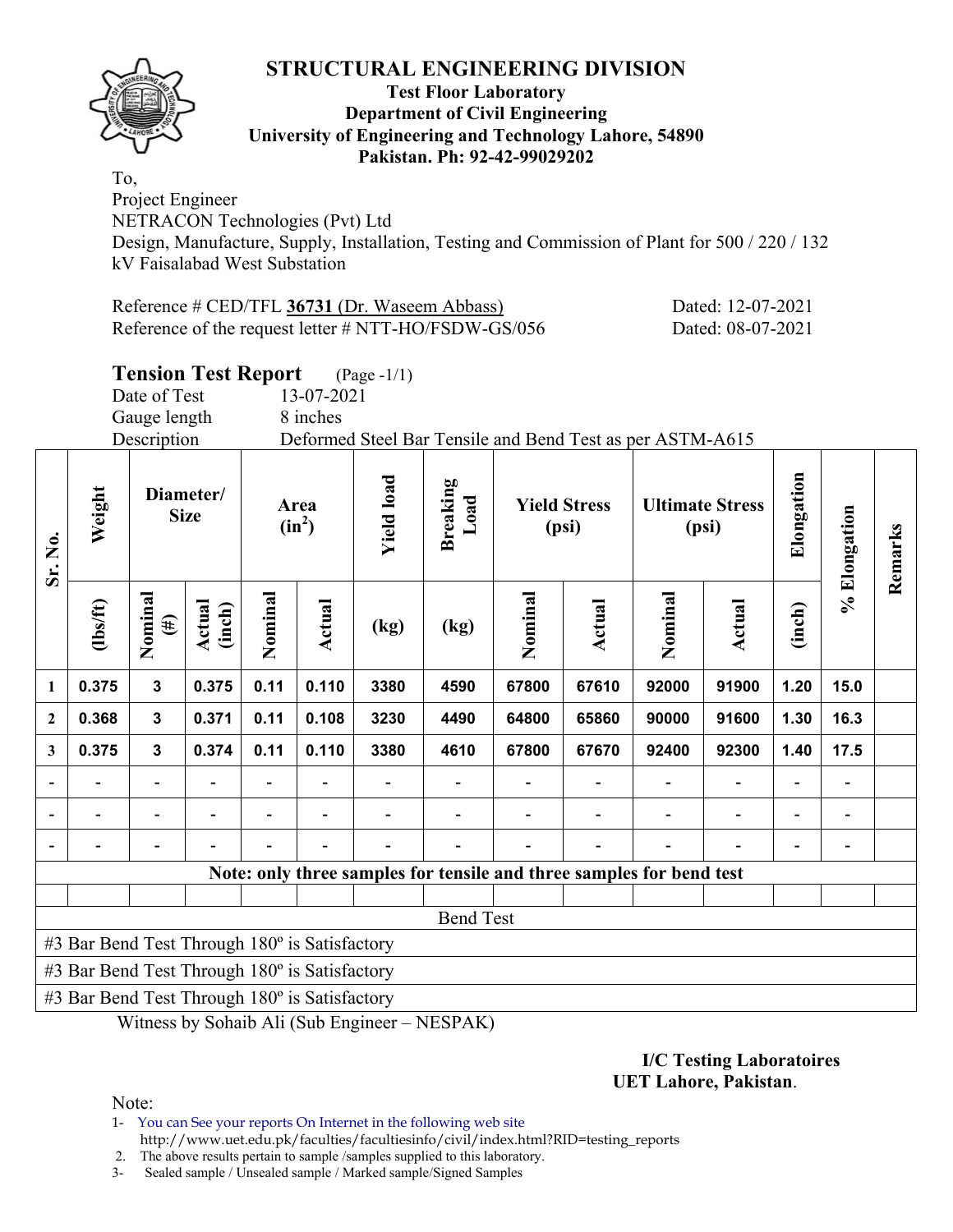

## **Test Floor Laboratory Department of Civil Engineering University of Engineering and Technology Lahore, 54890 Pakistan. Ph: 92-42-99029202**

To, XEN

Garrison Engineer (Army)-II Okara (CA No. CEA-CZ-150/2021 "Const of A&E Block at CMH Okara Cantt") (M/s Sanhgair Constt. Company)

| Reference # CED/TFL 36734 (Dr. Waseem Abbass)       | Dated: 13-07-2021 |
|-----------------------------------------------------|-------------------|
| Reference of the request letter $\#$ 6000/SM/19/E-6 | Dated: 05-07-2021 |

## **Tension Test Report** (Page -1/3)

Date of Test 14-07-2021 Gauge length 8 inches Description Deformed Steel Bar Tensile Test as per ASTM-A615

| Sr. No.      | Weight         |         | Diameter/<br><b>Size</b><br>(inch) |                | Area<br>$(in^2)$ | <b>Yield load</b> | <b>Breaking</b><br>Load                | (psi)          | <b>Yield Stress</b> | <b>Ultimate Stress</b><br>(psi) |                | Elongation | % Elongation   | Remarks |
|--------------|----------------|---------|------------------------------------|----------------|------------------|-------------------|----------------------------------------|----------------|---------------------|---------------------------------|----------------|------------|----------------|---------|
|              | $lbsft$        | Nominal | <b>Actual</b>                      | Nominal        | Actual           | (kg)              | (kg)                                   | Nominal        | <b>Actual</b>       | Nominal                         | <b>Actual</b>  | (inch)     |                |         |
| $\mathbf{1}$ | 0.374          | 3/8     | 0.374                              | 0.11           | 0.110            | 3400              | 4600                                   | 68200          | 68180               | 92200                           | 92300          | 1.30       | 16.3           |         |
|              |                |         |                                    | -              |                  | -                 | ۰                                      | Ξ.             | ۰                   | $\blacksquare$                  | -              | ۰          |                |         |
|              | $\blacksquare$ | ۰.      | $\blacksquare$                     | $\blacksquare$ | $\blacksquare$   | $\blacksquare$    | ۰                                      | ٠.             | $\blacksquare$      | $\blacksquare$                  | $\blacksquare$ | ۰          | $\blacksquare$ |         |
|              |                | ۰       |                                    | ۰              |                  | -                 | ۰                                      | $\blacksquare$ | ٠                   | $\blacksquare$                  | ۰              | ۰          | $\blacksquare$ |         |
|              |                | ۰       |                                    | $\blacksquare$ |                  | $\blacksquare$    | ۰                                      | $\blacksquare$ | $\blacksquare$      | $\blacksquare$                  | ٠              | ۰          |                |         |
|              |                | ۰       | $\blacksquare$                     | $\blacksquare$ | ۰                | $\blacksquare$    | $\blacksquare$                         | $\blacksquare$ | $\blacksquare$      | $\blacksquare$                  | ۰              | ۰          | $\blacksquare$ |         |
|              |                |         |                                    |                |                  |                   | Note: only one sample for tensile test |                |                     |                                 |                |            |                |         |
|              |                |         |                                    |                |                  |                   | <b>Bend Test</b>                       |                |                     |                                 |                |            |                |         |
|              |                |         |                                    |                |                  |                   |                                        |                |                     |                                 |                |            |                |         |

**I/C Testing Laboratoires UET Lahore, Pakistan**.

Note:

1- You can See your reports On Internet in the following web site http://www.uet.edu.pk/faculties/facultiesinfo/civil/index.html?RID=testing\_reports

2. The above results pertain to sample /samples supplied to this laboratory.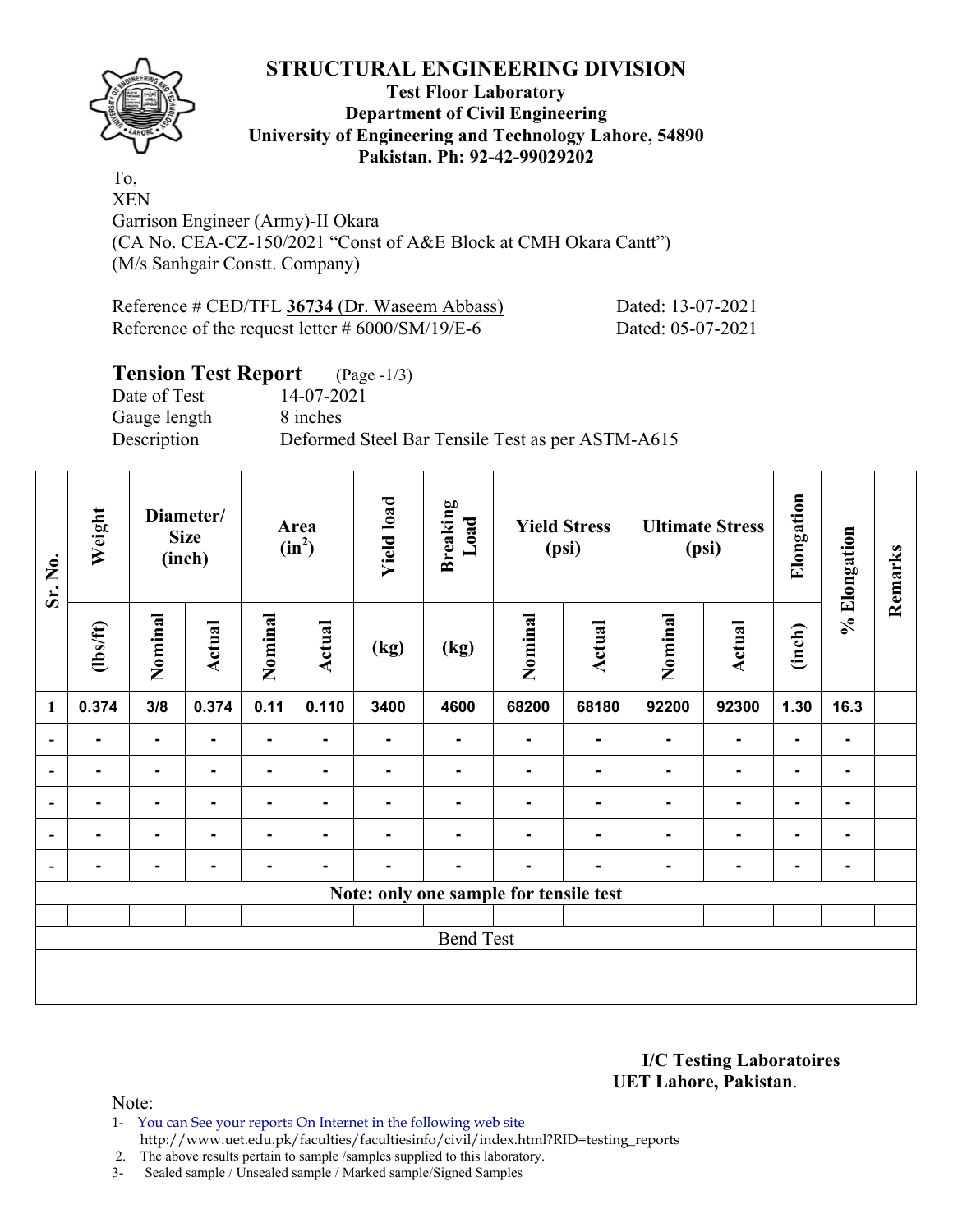

#### **Test Floor Laboratory Department of Civil Engineering University of Engineering and Technology Lahore, 54890 Pakistan. Ph: 92-42-99029202**

To, Project Manager Banu Mukhtar Contracting (Pvt) Ltd Quid-e-Azam Businesss Park, Sheikhupura (Roomi Fabric Ltd)

Reference # CED/TFL **36738** (Dr. Waseem Abbass) Dated: 12-07-2021 Reference of the request letter # Nil Dated: 09-07-2021

## **Tension Test Report** (Page -1/1) Date of Test 13-07-2021 Gauge length 8 inches Description Deformed Steel Bar Tensile and Bend Test as per ASTM-A615

| Sr. No.      | Weight                                        |                   | Diameter/<br><b>Size</b> |                          | Area<br>$(in^2)$         | <b>Yield load</b> | <b>Breaking</b><br>Load |         | <b>Yield Stress</b><br>(psi) |                                                                 | <b>Ultimate Stress</b><br>(psi) | Elongation               | % Elongation                 | Remarks |
|--------------|-----------------------------------------------|-------------------|--------------------------|--------------------------|--------------------------|-------------------|-------------------------|---------|------------------------------|-----------------------------------------------------------------|---------------------------------|--------------------------|------------------------------|---------|
|              | (1bs/ft)                                      | Nominal<br>$(\#)$ | Actual<br>(inch)         | Nominal                  | <b>Actual</b>            | (kg)              | (kg)                    | Nominal | Actual                       | Nominal                                                         | <b>Actual</b>                   | (inch)                   |                              |         |
| 1            | 0.408                                         | $\mathbf{3}$      | 0.391                    | 0.11                     | 0.120                    | 3700              | 5100                    | 74200   | 68010                        | 102200                                                          | 93800                           | 1.00                     | 12.5                         |         |
| $\mathbf{2}$ | 0.418                                         | $\mathbf{3}$      | 0.396                    | 0.11                     | 0.123                    | 3800              | 5200                    | 76200   | 68100                        | 104200                                                          | 93200                           | 0.80                     | 10.0                         |         |
|              |                                               | ۰                 |                          | $\overline{\phantom{0}}$ |                          |                   |                         |         |                              |                                                                 | $\qquad \qquad \blacksquare$    | -                        |                              |         |
|              |                                               |                   |                          | $\overline{\phantom{0}}$ |                          |                   |                         |         |                              |                                                                 | $\overline{\phantom{0}}$        | $\overline{\phantom{0}}$ |                              |         |
|              |                                               |                   |                          | $\blacksquare$           | $\overline{\phantom{0}}$ |                   |                         |         |                              |                                                                 | $\overline{\phantom{0}}$        | $\overline{\phantom{0}}$ | $\qquad \qquad \blacksquare$ |         |
|              |                                               |                   |                          |                          |                          |                   |                         |         |                              |                                                                 |                                 | $\overline{\phantom{0}}$ |                              |         |
|              |                                               |                   |                          |                          |                          |                   |                         |         |                              | Note: only two samples for tensile and one sample for bend test |                                 |                          |                              |         |
|              |                                               |                   |                          |                          |                          |                   |                         |         |                              |                                                                 |                                 |                          |                              |         |
|              |                                               |                   |                          |                          |                          |                   | <b>Bend Test</b>        |         |                              |                                                                 |                                 |                          |                              |         |
|              | #3 Bar Bend Test Through 180° is Satisfactory |                   |                          |                          |                          |                   |                         |         |                              |                                                                 |                                 |                          |                              |         |
|              |                                               |                   |                          |                          |                          |                   |                         |         |                              |                                                                 |                                 |                          |                              |         |
|              |                                               |                   |                          |                          |                          |                   |                         |         |                              |                                                                 |                                 |                          |                              |         |

**I/C Testing Laboratoires UET Lahore, Pakistan**.

Note:

- 1- You can See your reports On Internet in the following web site http://www.uet.edu.pk/faculties/facultiesinfo/civil/index.html?RID=testing\_reports
- 2. The above results pertain to sample /samples supplied to this laboratory.
- 3- Sealed sample / Unsealed sample / Marked sample/Signed Samples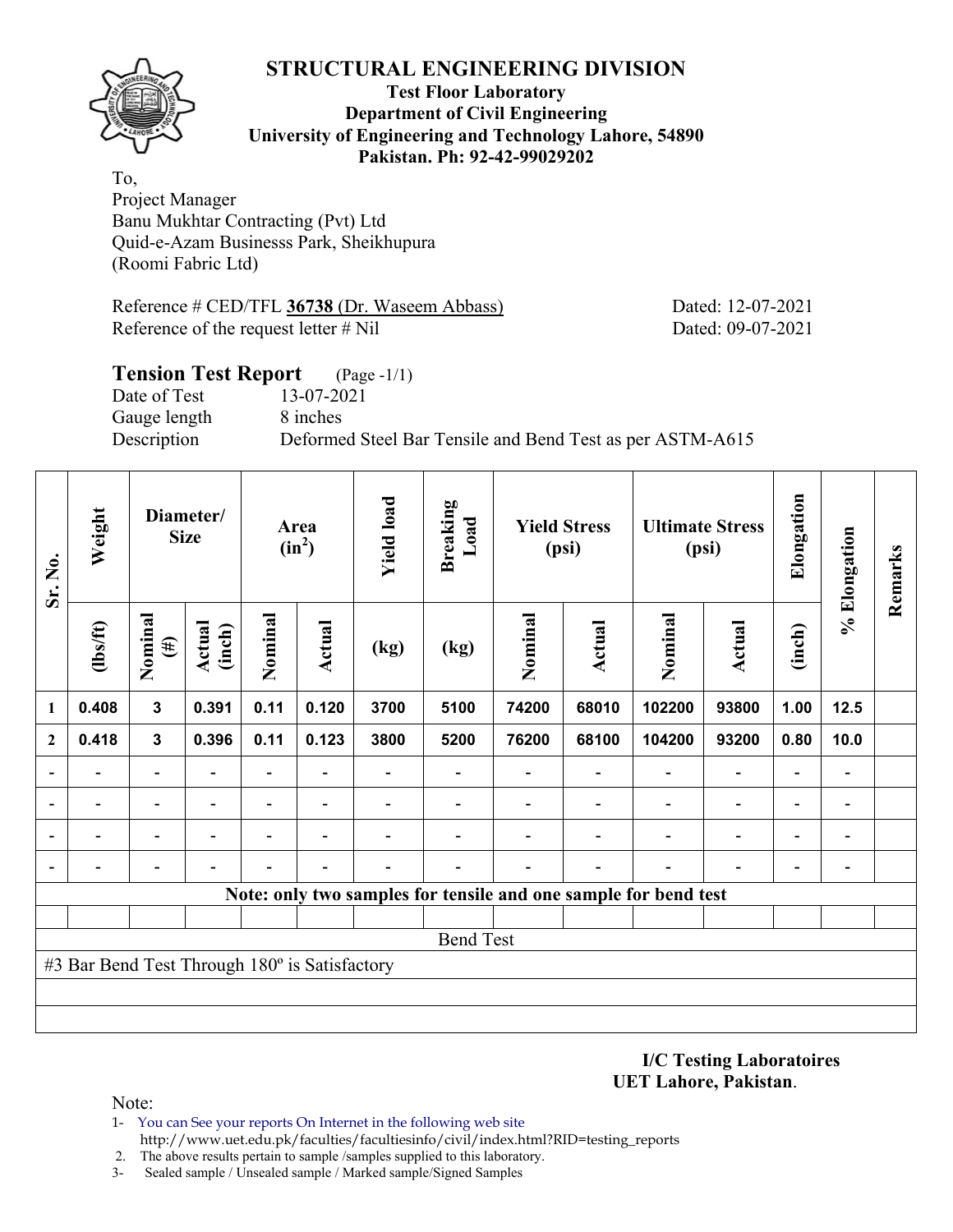

#### **Test Floor Laboratory Department of Civil Engineering University of Engineering and Technology Lahore, 54890 Pakistan. Ph: 92-42-99029202**

To, Sub Divisional Officer Highway Sub Division No. II Faisalabad (Construction of Dual Carriage Way from Fsd Dry Port to Sahianwala via Chak Jhumra Length 19.27 km District Faisalabad (Goupr-II from km no. 9.00 to 19.27) Langth 10.27 km) Reference # CED/TFL **36739** (Dr. Waseem Abbass) Dated: 12-07-2021 Reference of the request letter # 465/II Dated: 08-07-2021

#### **Tension Test Report** (Page -1/1) Date of Test 13-07-2021

Gauge length 8 inches

Description Deformed Steel Bar Tensile and Bend Test as per ASTM-A615

| Sr. No.        | Weight                                        |                          | Diameter/<br><b>Size</b><br>(inch) |                          | Area<br>$(in^2)$ | <b>Yield load</b> | <b>Breaking</b><br>Load |                                                                 | <b>Yield Stress</b><br>(psi) |         | <b>Ultimate Stress</b><br>(psi) | Elongation               | % Elongation   | Remarks |
|----------------|-----------------------------------------------|--------------------------|------------------------------------|--------------------------|------------------|-------------------|-------------------------|-----------------------------------------------------------------|------------------------------|---------|---------------------------------|--------------------------|----------------|---------|
|                | $lbsft$                                       | Nominal                  | <b>Actual</b>                      | Nominal                  | <b>Actual</b>    | (kg)              | (kg)                    | Nominal                                                         | <b>Actual</b>                | Nominal | <b>Actual</b>                   | (inch)                   |                |         |
| 1              | 0.369                                         | 3/8                      | 0.372                              | 0.11                     | 0.109            | 3000              | 4800                    | 60200                                                           | 60930                        | 96200   | 97500                           | 1.00                     | 12.5           |         |
| $\mathbf{2}$   | 0.370                                         | 3/8                      | 0.372                              | 0.11                     | 0.109            | 3100              | 4800                    | 62200                                                           | 62770                        | 96200   | 97200                           | 1.10                     | 13.8           |         |
|                |                                               | Ξ.                       |                                    | Ξ.                       |                  |                   |                         |                                                                 |                              |         | $\blacksquare$                  | $\overline{\phantom{0}}$ |                |         |
| $\blacksquare$ |                                               | $\overline{\phantom{a}}$ | $\blacksquare$                     | $\overline{\phantom{0}}$ |                  |                   |                         |                                                                 |                              |         | $\blacksquare$                  | $\overline{\phantom{0}}$ | $\blacksquare$ |         |
|                |                                               | $\overline{\phantom{0}}$ |                                    |                          |                  |                   |                         |                                                                 |                              |         | $\overline{a}$                  | $\overline{\phantom{0}}$ |                |         |
|                |                                               |                          |                                    |                          |                  |                   |                         |                                                                 |                              |         |                                 | -                        |                |         |
|                |                                               |                          |                                    |                          |                  |                   |                         | Note: only two samples for tensile and one sample for bend test |                              |         |                                 |                          |                |         |
|                |                                               |                          |                                    |                          |                  |                   |                         |                                                                 |                              |         |                                 |                          |                |         |
|                |                                               |                          |                                    |                          |                  |                   | <b>Bend Test</b>        |                                                                 |                              |         |                                 |                          |                |         |
|                | #3 Bar Bend Test Through 180° is Satisfactory |                          |                                    |                          |                  |                   |                         |                                                                 |                              |         |                                 |                          |                |         |
|                |                                               |                          |                                    |                          |                  |                   |                         |                                                                 |                              |         |                                 |                          |                |         |
|                |                                               |                          |                                    |                          |                  |                   |                         |                                                                 |                              |         |                                 |                          |                |         |

**I/C Testing Laboratoires UET Lahore, Pakistan**.

Note:

- 1- You can See your reports On Internet in the following web site http://www.uet.edu.pk/faculties/facultiesinfo/civil/index.html?RID=testing\_reports
- 2. The above results pertain to sample /samples supplied to this laboratory.
- 3- Sealed sample / Unsealed sample / Marked sample/Signed Samples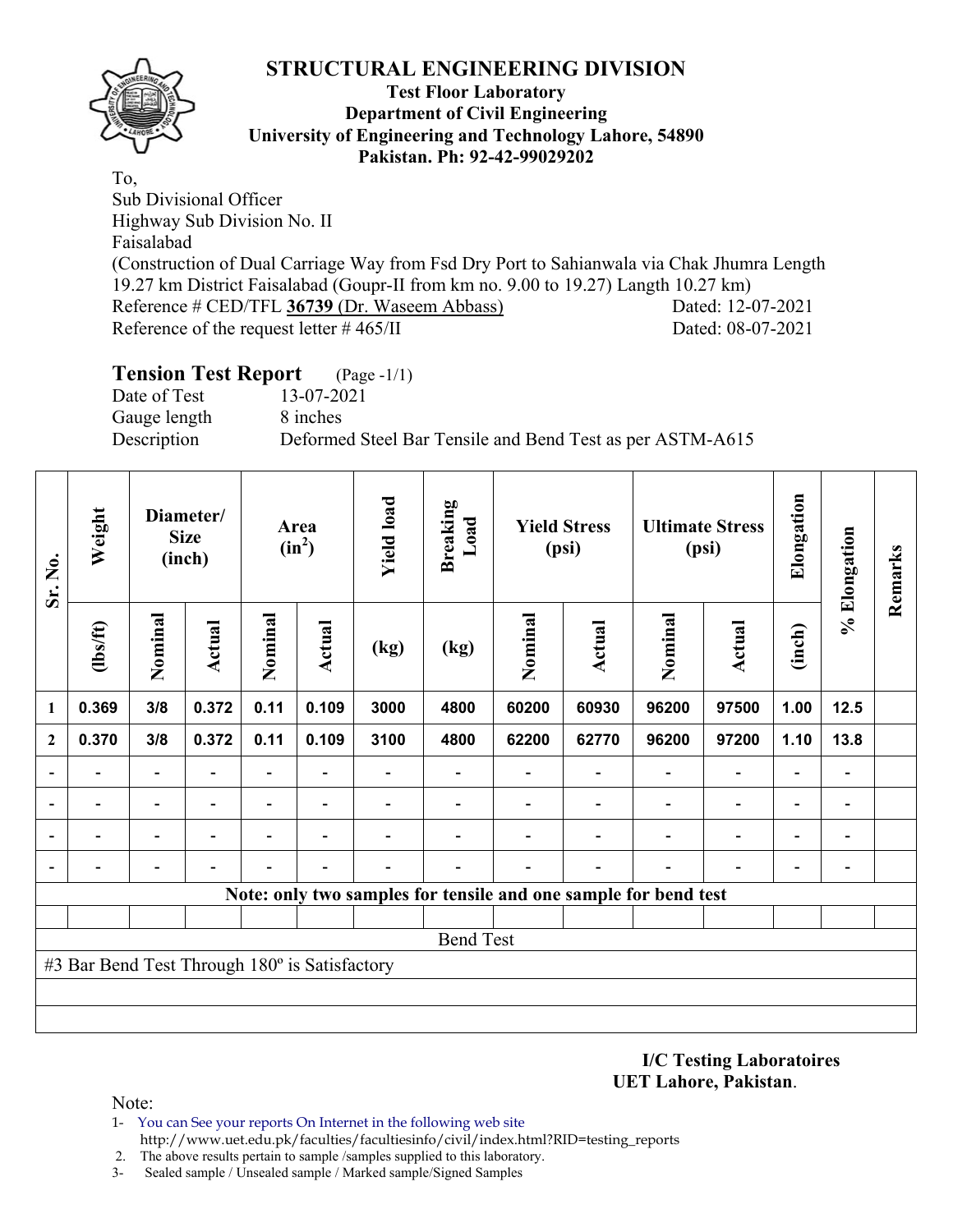## **Test Floor Laboratory Department of Civil Engineering University of Engineering and Technology Lahore, 54890 Pakistan. Ph: 92-42-99029202**

To, Manager Project Fatima Memorial Hospital Construction of New Building at Fatima Memorial Hospital Lahore

Reference # CED/TFL 36741 (Dr. Waseem Abbass) Dated: 12-07-2021 Reference of the request letter # FMH/RAF/St/01 Dated: 12-07-2021

# **Tension Test Report** (Page -1/1)

Date of Test 13-07-2021 Gauge length 8 inches

Description Deformed Steel Bar Tensile and Bend Test as per ASTM-A615

| Sr. No.                  | Weight                                        |                   | Diameter/<br><b>Size</b> |         | Area<br>$(in^2)$ | <b>Yield load</b> | <b>Breaking</b><br>Load |         | <b>Yield Stress</b><br>(psi) |                                                                 | <b>Ultimate Stress</b><br>(psi) | Elongation     | % Elongation | Remarks |
|--------------------------|-----------------------------------------------|-------------------|--------------------------|---------|------------------|-------------------|-------------------------|---------|------------------------------|-----------------------------------------------------------------|---------------------------------|----------------|--------------|---------|
|                          | $\frac{2}{10}$                                | Nominal<br>$(\#)$ | Actual<br>(inch)         | Nominal | <b>Actual</b>    | (kg)              | (kg)                    | Nominal | Actual                       | Nominal                                                         | Actual                          | (inch)         |              |         |
| 1                        | 0.380                                         | 3                 | 0.377                    | 0.11    | 0.112            | 3800              | 5000                    | 76200   | 74920                        | 100200                                                          | 98600                           | 1.00           | 12.5         |         |
| $\boldsymbol{2}$         | 0.380                                         | $\mathbf{3}$      | 0.377                    | 0.11    | 0.112            | 3900              | 5100                    | 78200   | 77020                        | 102200                                                          | 100800                          | 1.00           | 12.5         |         |
|                          |                                               | ۰                 |                          |         |                  |                   |                         |         |                              |                                                                 |                                 |                |              |         |
| $\overline{\phantom{0}}$ | $\blacksquare$                                | $\blacksquare$    | ۰                        | ۰       | ٠                |                   |                         |         |                              |                                                                 | ۰                               | $\blacksquare$ |              |         |
|                          | $\blacksquare$                                | ۰                 | $\blacksquare$           |         |                  |                   |                         |         |                              |                                                                 | $\blacksquare$                  | $\blacksquare$ |              |         |
|                          | $\blacksquare$                                | $\blacksquare$    | $\blacksquare$           | ۰       | $\blacksquare$   | $\blacksquare$    |                         |         | ۰                            |                                                                 | ۰                               | $\blacksquare$ |              |         |
|                          |                                               |                   |                          |         |                  |                   |                         |         |                              | Note: only two samples for tensile and one sample for bend test |                                 |                |              |         |
|                          |                                               |                   |                          |         |                  |                   |                         |         |                              |                                                                 |                                 |                |              |         |
|                          |                                               |                   |                          |         |                  |                   | <b>Bend Test</b>        |         |                              |                                                                 |                                 |                |              |         |
|                          | #3 Bar Bend Test Through 180° is Satisfactory |                   |                          |         |                  |                   |                         |         |                              |                                                                 |                                 |                |              |         |
|                          |                                               |                   |                          |         |                  |                   |                         |         |                              |                                                                 |                                 |                |              |         |
|                          |                                               |                   |                          |         |                  |                   |                         |         |                              |                                                                 |                                 |                |              |         |

**I/C Testing Laboratoires UET Lahore, Pakistan**.

Note:

1- You can See your reports On Internet in the following web site http://www.uet.edu.pk/faculties/facultiesinfo/civil/index.html?RID=testing\_reports

2. The above results pertain to sample /samples supplied to this laboratory.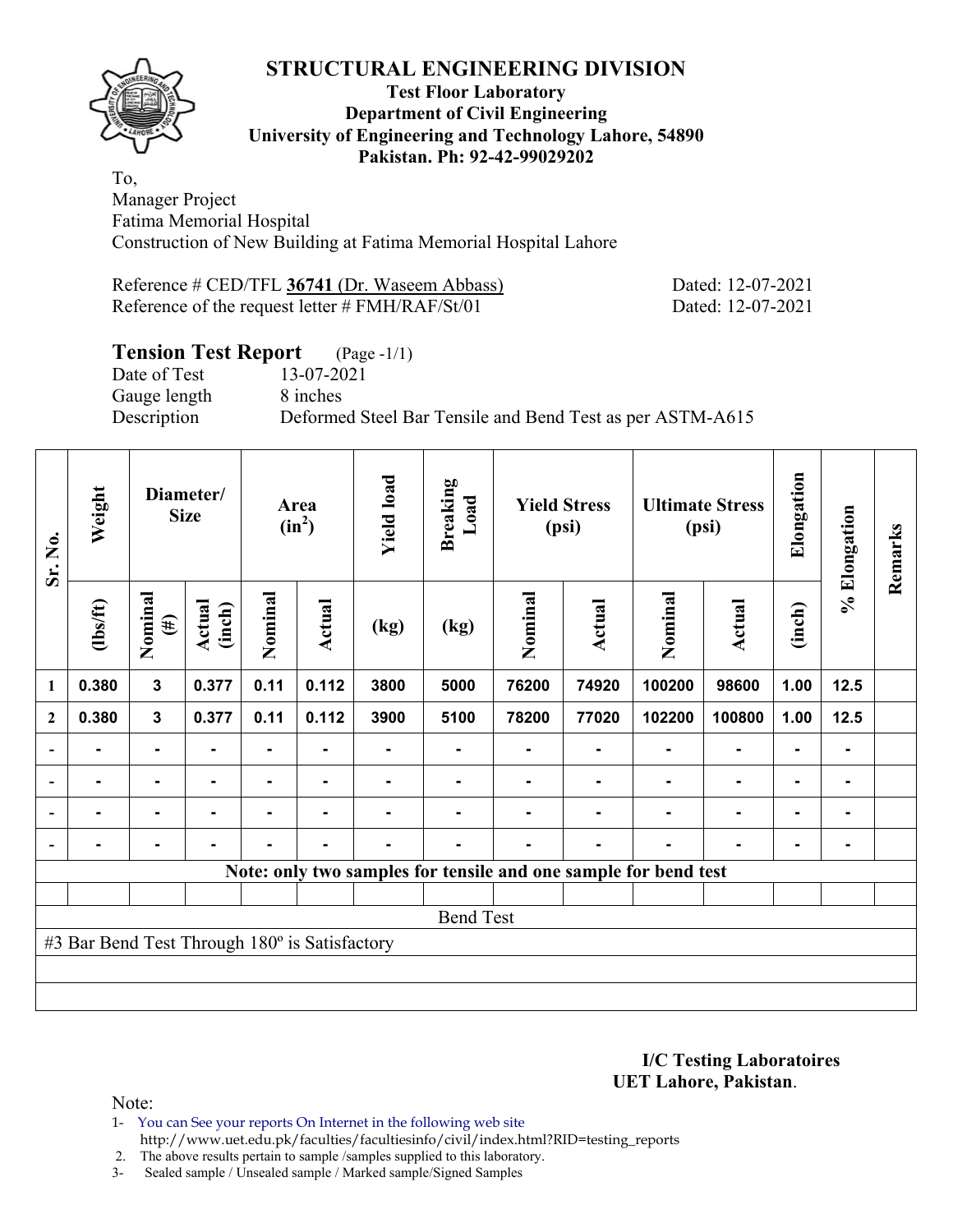

## **Test Floor Laboratory Department of Civil Engineering University of Engineering and Technology Lahore, 54890 Pakistan. Ph: 92-42-99029202**

To, M Muzzamal Aslam Ravians Construction WS # 2,m Plot # 35-A, Phase 1-A, M-3 Industrial City, Sahiwala, Faisalabad

Reference # CED/TFL **36742** (Dr. Waseem Abbass) Dated: 12-07-2021 Reference of the request letter # RC/T01 Dated: 12-07-2021

# **Tension Test Report** (Page -1/1) Date of Test 13-07-2021 Gauge length 8 inches Description Deformed Steel Bar Tensile and Bend Test as per ASTM-A615

| Sr. No.      | Weight                                        |                          | Diameter/<br><b>Size</b> |                          | Area<br>$(in^2)$         | <b>Yield load</b> | <b>Breaking</b><br>Load |         | <b>Yield Stress</b><br>(psi)                                   |                          | <b>Ultimate Stress</b><br>(psi) | Elongation               | % Elongation             | Remarks |
|--------------|-----------------------------------------------|--------------------------|--------------------------|--------------------------|--------------------------|-------------------|-------------------------|---------|----------------------------------------------------------------|--------------------------|---------------------------------|--------------------------|--------------------------|---------|
|              | (1bs/ft)                                      | Nominal<br>$(\#)$        | Actual<br>(inch)         | Nominal                  | Actual                   | (kg)              | (kg)                    | Nominal | Actual                                                         | Nominal                  | Actual                          | (inch)                   |                          |         |
| $\mathbf{1}$ | 0.375                                         | $\mathbf{3}$             | 0.374                    | 0.11                     | 0.110                    | 3100              | 4500                    | 62200   | 62040                                                          | 90200                    | 90100                           | 1.10                     | 13.8                     |         |
|              |                                               | $\overline{\phantom{a}}$ |                          | $\overline{\phantom{0}}$ |                          |                   |                         |         | $\overline{\phantom{0}}$                                       |                          | $\overline{\phantom{0}}$        | $\overline{\phantom{0}}$ |                          |         |
|              | $\overline{\phantom{0}}$                      | $\overline{\phantom{a}}$ |                          | $\overline{\phantom{0}}$ | $\blacksquare$           |                   |                         |         | $\overline{\phantom{0}}$                                       |                          | $\overline{a}$                  | $\overline{\phantom{0}}$ |                          |         |
|              |                                               | $\blacksquare$           |                          |                          |                          |                   |                         |         |                                                                |                          | $\overline{\phantom{0}}$        | $\overline{\phantom{0}}$ |                          |         |
|              | $\overline{\phantom{0}}$                      | $\overline{\phantom{a}}$ | $\overline{\phantom{0}}$ |                          | $\overline{\phantom{0}}$ |                   |                         |         | $\overline{\phantom{0}}$                                       | $\overline{\phantom{0}}$ | $\overline{\phantom{0}}$        | $\overline{\phantom{a}}$ | $\overline{\phantom{a}}$ |         |
|              |                                               | $\overline{\phantom{0}}$ |                          |                          | ٠                        |                   |                         |         | $\overline{\phantom{0}}$                                       |                          | $\overline{\phantom{0}}$        | $\overline{\phantom{a}}$ | $\blacksquare$           |         |
|              |                                               |                          |                          |                          |                          |                   |                         |         | Note: only one sample for tensile and one sample for bend test |                          |                                 |                          |                          |         |
|              |                                               |                          |                          |                          |                          |                   |                         |         |                                                                |                          |                                 |                          |                          |         |
|              |                                               |                          |                          |                          |                          |                   | <b>Bend Test</b>        |         |                                                                |                          |                                 |                          |                          |         |
|              | #3 Bar Bend Test Through 180° is Satisfactory |                          |                          |                          |                          |                   |                         |         |                                                                |                          |                                 |                          |                          |         |
|              |                                               |                          |                          |                          |                          |                   |                         |         |                                                                |                          |                                 |                          |                          |         |
|              |                                               |                          |                          |                          |                          |                   |                         |         |                                                                |                          |                                 |                          |                          |         |

**I/C Testing Laboratoires UET Lahore, Pakistan**.

Note:

- 1- You can See your reports On Internet in the following web site http://www.uet.edu.pk/faculties/facultiesinfo/civil/index.html?RID=testing\_reports
- 2. The above results pertain to sample /samples supplied to this laboratory.
- 3- Sealed sample / Unsealed sample / Marked sample/Signed Samples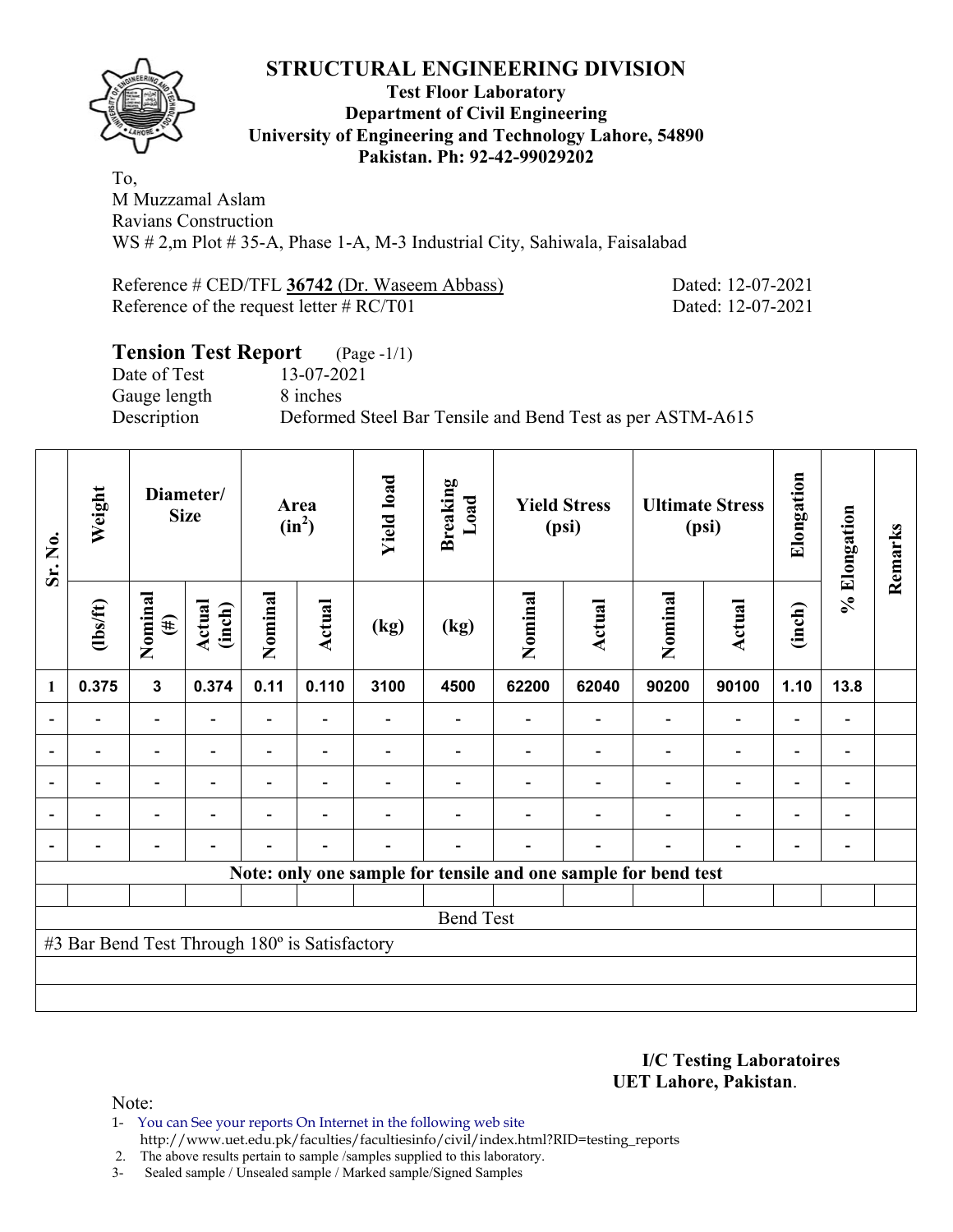

## **Test Floor Laboratory Department of Civil Engineering University of Engineering and Technology Lahore, 54890 Pakistan. Ph: 92-42-99029202**

To, Project Engineer Bigriver Construction & Installation (Pvt.) Ltd. (Ittehad Steel Industries)

Reference # CED/TFL 36744 (Dr. Waseeem Abbass) Dated: 12-07-2021 Reference of the request letter # BCI-21-7137-03 Dated: 09-07-2021

## **Tension Test Report** (Page -1/1)

Date of Test 13-07-2021 Gauge length 8 inches

Description Deformed Steel Bar Tensile and Bend Test as per ASTM-A615

| Sr. No.                  | Weight                                                                          |                | Diameter/<br><b>Size</b><br>(mm) |         | Area<br>$(in^2)$ | <b>Yield load</b>                                   | <b>Breaking</b><br>Load |         | <b>Yield Stress</b><br>(psi)                                     |                | <b>Ultimate Stress</b><br>(psi) | Elongation     | % Elongation | Remarks |
|--------------------------|---------------------------------------------------------------------------------|----------------|----------------------------------|---------|------------------|-----------------------------------------------------|-------------------------|---------|------------------------------------------------------------------|----------------|---------------------------------|----------------|--------------|---------|
|                          | (1bs/ft)                                                                        | Nominal        | Actual                           | Nominal | Actual           | (kg)                                                | (kg)                    | Nominal | Actual                                                           | Nominal        | Actual                          | (inch)         |              |         |
| $\mathbf{1}$             | 0.256                                                                           | 8              | 7.86                             | ------- | 0.075            | 1700                                                | 2100                    | ------- | 49770                                                            | ------         | 61500                           | 1.60           | 20.0         |         |
| $\mathbf{2}$             | 10<br>9.94<br>0.12<br>0.120<br>3400<br>62370<br>0.409<br>5200<br>62464<br>95533 |                |                                  |         |                  |                                                     |                         |         | 95400                                                            | 1.40           | 17.5                            |                |              |         |
| $\overline{\phantom{a}}$ | -                                                                               | ٠.             |                                  |         |                  |                                                     |                         |         |                                                                  | $\blacksquare$ | $\blacksquare$                  | ٠              | ۰            |         |
| $\blacksquare$           | ٠                                                                               | Ξ.             |                                  | Ξ.      | $\blacksquare$   | -                                                   |                         |         | $\blacksquare$                                                   | $\blacksquare$ |                                 | $\blacksquare$ | ۰            |         |
|                          |                                                                                 | $\blacksquare$ |                                  |         |                  |                                                     |                         |         |                                                                  |                | $\blacksquare$                  | $\blacksquare$ | -            |         |
| $\blacksquare$           |                                                                                 | $\blacksquare$ |                                  |         |                  |                                                     |                         |         |                                                                  |                |                                 | -              |              |         |
|                          |                                                                                 |                |                                  |         |                  |                                                     |                         |         | Note: only two samples for tensile and two samples for bend test |                |                                 |                |              |         |
|                          |                                                                                 |                |                                  |         |                  |                                                     |                         |         |                                                                  |                |                                 |                |              |         |
|                          |                                                                                 |                |                                  |         |                  |                                                     | <b>Bend Test</b>        |         |                                                                  |                |                                 |                |              |         |
|                          |                                                                                 |                |                                  |         |                  | 8mm Dia Bar Bend Test Through 180° is Satisfactory  |                         |         |                                                                  |                |                                 |                |              |         |
|                          |                                                                                 |                |                                  |         |                  | 10mm Dia Bar Bend Test Through 180° is Satisfactory |                         |         |                                                                  |                |                                 |                |              |         |
|                          |                                                                                 |                |                                  |         |                  |                                                     |                         |         |                                                                  |                |                                 |                |              |         |

**I/C Testing Laboratoires UET Lahore, Pakistan**.

Note:

1- You can See your reports On Internet in the following web site

http://www.uet.edu.pk/faculties/facultiesinfo/civil/index.html?RID=testing\_reports

2. The above results pertain to sample /samples supplied to this laboratory.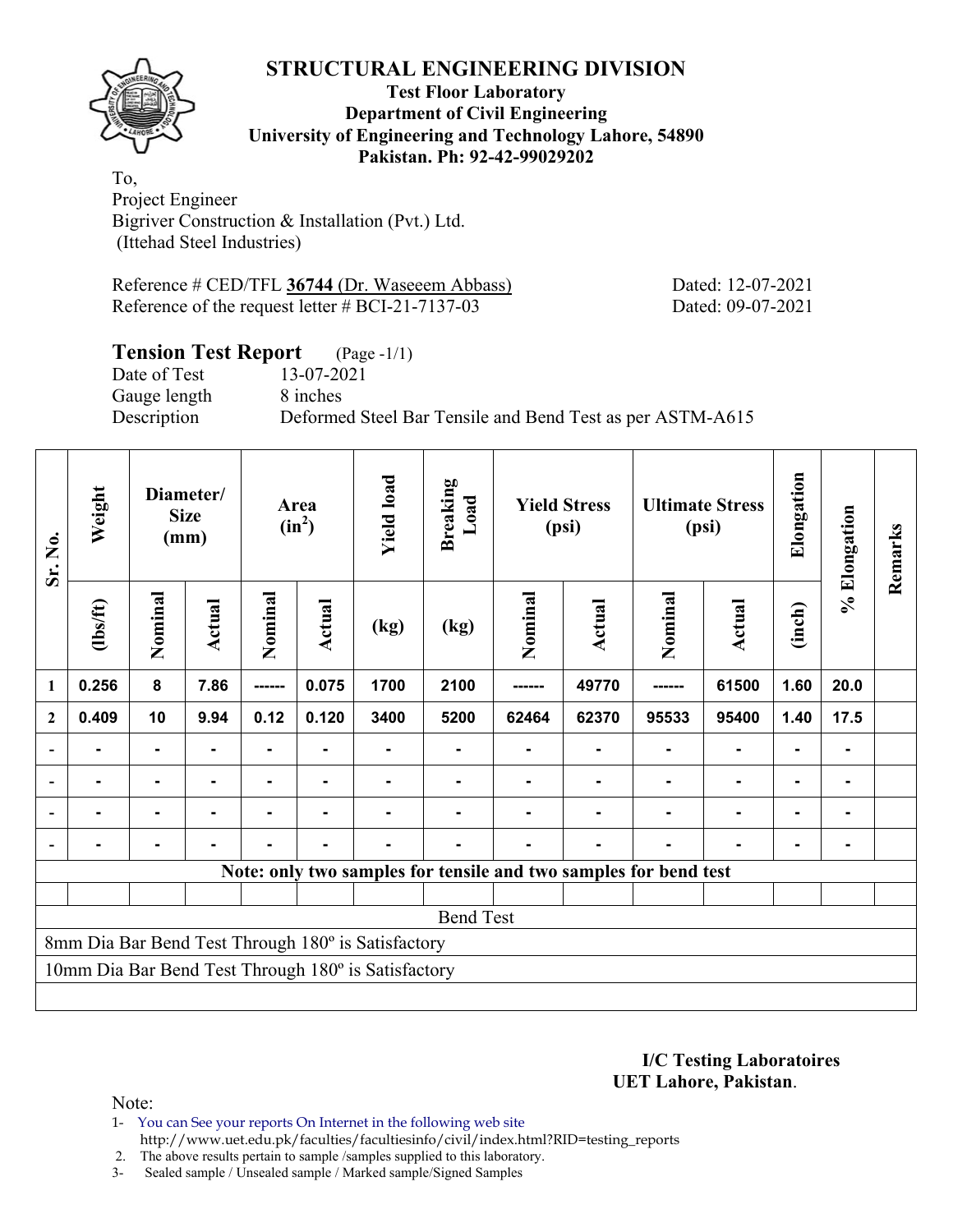

## **Test Floor Laboratory Department of Civil Engineering University of Engineering and Technology Lahore, 54890 Pakistan. Ph: 92-42-99029202**

To, Project Engineer Bigriver Construction & Installation (Pvt.) Ltd. (Vivo Mobile Factory Project)

Reference # CED/TFL 36745 (Dr. Waseeem Abbass) Dated: 12-07-2021 Reference of the request letter # BCI-21-7137 Dated: 09-07-2021

## **Tension Test Report** (Page -1/2)

Date of Test 13-07-2021 Gauge length 8 inches

Description Deformed Steel Bar Tensile and Bend Test as per ASTM-A615

| Weight         |         |                |                                  |                | <b>Yield load</b> | <b>Breaking</b><br>Load |                                                    |                  |                              |                | Elongation                                                                                        |                | Remarks      |
|----------------|---------|----------------|----------------------------------|----------------|-------------------|-------------------------|----------------------------------------------------|------------------|------------------------------|----------------|---------------------------------------------------------------------------------------------------|----------------|--------------|
| $\frac{2}{10}$ | Nominal | Actual         | Nominal                          | Actual         | (kg)              | (kg)                    | Nominal                                            | Actual           | Nominal                      | <b>Actual</b>  | (inch)                                                                                            |                |              |
| 0.224          | 8       | 7.36           | -------                          | 0.066          | 2000              | 2900                    |                                                    | 66870            |                              | 97000          | 1.20                                                                                              | 15.0           |              |
|                |         |                |                                  |                |                   | $\blacksquare$          | $\blacksquare$                                     | $\blacksquare$   | $\blacksquare$               | $\blacksquare$ | $\blacksquare$                                                                                    |                |              |
|                |         | $\blacksquare$ | $\blacksquare$                   | $\blacksquare$ | $\blacksquare$    | $\blacksquare$          | $\blacksquare$                                     | $\blacksquare$   | $\blacksquare$               | $\blacksquare$ | ٠                                                                                                 | $\blacksquare$ |              |
|                |         | $\blacksquare$ | $\blacksquare$                   | $\blacksquare$ | $\blacksquare$    | $\blacksquare$          | $\blacksquare$                                     | $\blacksquare$   | $\blacksquare$               | $\blacksquare$ | $\blacksquare$                                                                                    | $\blacksquare$ |              |
|                |         |                |                                  |                |                   |                         |                                                    | $\blacksquare$   | $\blacksquare$               | $\blacksquare$ | $\blacksquare$                                                                                    |                |              |
|                |         |                |                                  |                |                   | $\blacksquare$          | $\blacksquare$                                     | $\blacksquare$   | $\blacksquare$               | ۰              | $\blacksquare$                                                                                    |                |              |
|                |         |                |                                  |                |                   |                         |                                                    |                  |                              |                |                                                                                                   |                |              |
|                |         |                |                                  |                |                   |                         |                                                    |                  |                              |                |                                                                                                   |                |              |
|                |         |                |                                  |                |                   |                         |                                                    |                  |                              |                |                                                                                                   |                |              |
|                |         |                |                                  |                |                   |                         |                                                    |                  |                              |                |                                                                                                   |                |              |
|                |         |                |                                  |                |                   |                         |                                                    |                  |                              |                |                                                                                                   |                |              |
|                |         |                | Diameter/<br><b>Size</b><br>(mm) |                | Area<br>$(in^2)$  |                         | 8mm Dia Bar Bend Test Through 180° is Satisfactory | <b>Bend Test</b> | <b>Yield Stress</b><br>(psi) |                | <b>Ultimate Stress</b><br>(psi)<br>Note: only one sample for tensile and one sample for bend test |                | % Elongation |

**I/C Testing Laboratoires UET Lahore, Pakistan**.

Note:

1- You can See your reports On Internet in the following web site http://www.uet.edu.pk/faculties/facultiesinfo/civil/index.html?RID=testing\_reports

2. The above results pertain to sample /samples supplied to this laboratory.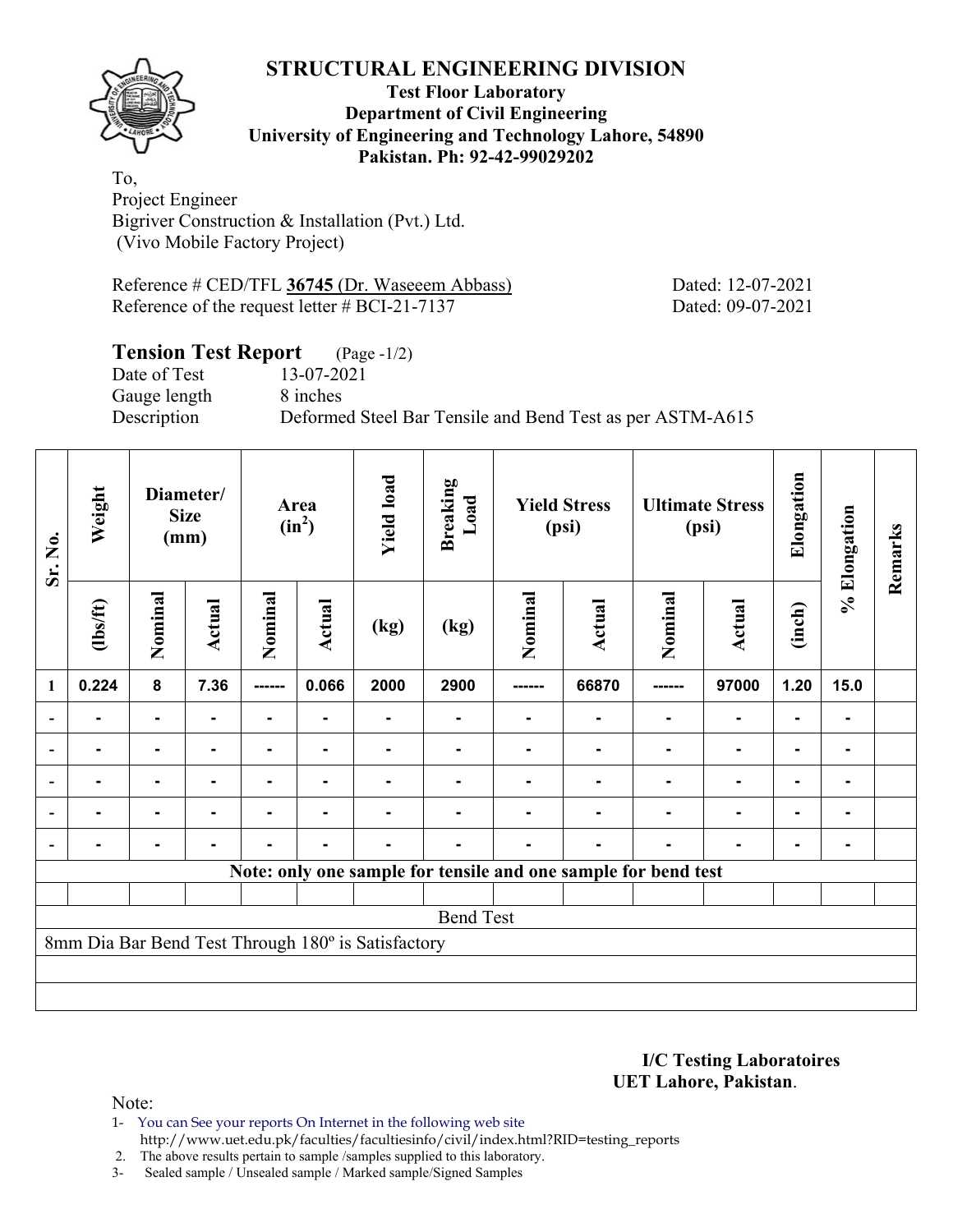

## **Test Floor Laboratory Department of Civil Engineering University of Engineering and Technology Lahore, 54890 Pakistan. Ph: 92-42-99029202**

To, Project Engineer Bigriver Construction & Installation (Pvt.) Ltd. (Vivo Mobile Factory Project)

Reference # CED/TFL 36745 (Dr. Waseeem Abbass) Dated: 12-07-2021 Reference of the request letter # BCI-21-7137-02 Dated: 09-07-2021

# **Tension Test Report** (Page -2/2)

Date of Test 13-07-2021 Gauge length 8 inches

Description Deformed Steel Bar Tensile and Bend Test as per ASTM-A615

| Sr. No.        | Weight         |                | Diameter/<br><b>Size</b><br>(mm) |         | Area<br>$(in^2)$ | <b>Yield load</b>                                   | <b>Breaking</b><br>Load |         | <b>Yield Stress</b><br>(psi) |                                                                | <b>Ultimate Stress</b><br>(psi) | Elongation     | % Elongation | Remarks |
|----------------|----------------|----------------|----------------------------------|---------|------------------|-----------------------------------------------------|-------------------------|---------|------------------------------|----------------------------------------------------------------|---------------------------------|----------------|--------------|---------|
|                | (1bs/ft)       | Nominal        | Actual                           | Nominal | <b>Actual</b>    | (kg)                                                | (kg)                    | Nominal | Actual                       | Nominal                                                        | Actual                          | (inch)         |              |         |
| 1              | 0.424          | 10             | 10.12                            | 0.12    | 0.125            | 3600                                                | 5300                    | 66138   | 63660                        | 97370                                                          | 93800                           | 1.40           | 17.5         |         |
|                |                | ۰              |                                  |         |                  |                                                     |                         |         |                              |                                                                |                                 |                |              |         |
| $\overline{a}$ |                | ۰              |                                  |         |                  |                                                     |                         |         |                              |                                                                |                                 | ۰              |              |         |
| $\blacksquare$ |                | $\blacksquare$ | $\blacksquare$                   |         |                  |                                                     |                         |         |                              |                                                                | $\blacksquare$                  | $\blacksquare$ |              |         |
|                | $\blacksquare$ | ۰              |                                  | ۰       | ۰                |                                                     |                         |         |                              |                                                                | $\blacksquare$                  | $\blacksquare$ |              |         |
|                |                | ٠              |                                  |         | ٠                |                                                     |                         |         |                              |                                                                | ٠                               | ۰              |              |         |
|                |                |                |                                  |         |                  |                                                     |                         |         |                              | Note: only one sample for tensile and one sample for bend test |                                 |                |              |         |
|                |                |                |                                  |         |                  |                                                     |                         |         |                              |                                                                |                                 |                |              |         |
|                |                |                |                                  |         |                  |                                                     | <b>Bend Test</b>        |         |                              |                                                                |                                 |                |              |         |
|                |                |                |                                  |         |                  | 10mm Dia Bar Bend Test Through 180° is Satisfactory |                         |         |                              |                                                                |                                 |                |              |         |
|                |                |                |                                  |         |                  |                                                     |                         |         |                              |                                                                |                                 |                |              |         |
|                |                |                |                                  |         |                  |                                                     |                         |         |                              |                                                                |                                 |                |              |         |

**I/C Testing Laboratoires UET Lahore, Pakistan**.

Note:

1- You can See your reports On Internet in the following web site http://www.uet.edu.pk/faculties/facultiesinfo/civil/index.html?RID=testing\_reports

2. The above results pertain to sample /samples supplied to this laboratory.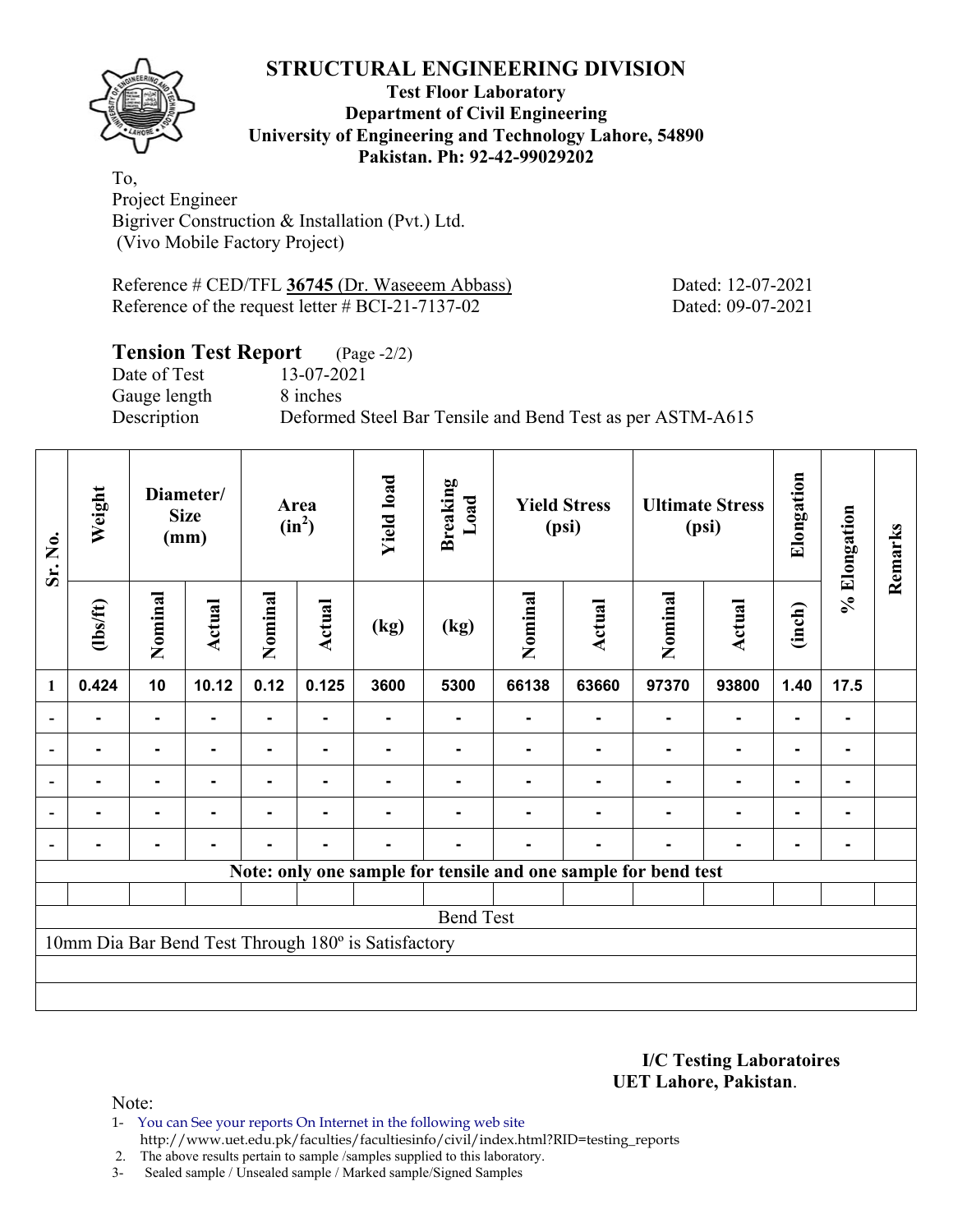

## **Test Floor Laboratory Department of Civil Engineering University of Engineering and Technology Lahore, 54890 Pakistan. Ph: 92-42-99029202**

To, Chairman Lahore Garrison Education System Plaza No 209 CBW Sector C Phase 8 DHA Lahore

Reference # CED/TFL **36747** (Dr. Waseem Abbass) Dated: 13-07-2021 Reference of the request letter # 8C/BWC/209 Dated: 12-07-2021

# **Tension Test Report** (Page -1/1)l

Date of Test 13-07-2021 Gauge length 8 inches

Description Deformed Steel Bar Tensile and Bend Test as per ASTM-A615

| Sr. No.                  | Weight                                        |                   | Diameter/<br><b>Size</b> |         | Area<br>$(in^2)$ | <b>Yield load</b> | <b>Breaking</b><br>Load |         | <b>Yield Stress</b><br>(psi) |                                                                 | <b>Ultimate Stress</b><br>(psi) | Elongation     | % Elongation | Remarks |
|--------------------------|-----------------------------------------------|-------------------|--------------------------|---------|------------------|-------------------|-------------------------|---------|------------------------------|-----------------------------------------------------------------|---------------------------------|----------------|--------------|---------|
|                          | $\frac{2}{10}$                                | Nominal<br>$(\#)$ | Actual<br>(inch)         | Nominal | <b>Actual</b>    | (kg)              | (kg)                    | Nominal | Actual                       | Nominal                                                         | Actual                          | (inch)         |              |         |
| 1                        | 0.365                                         | 3                 | 0.369                    | 0.11    | 0.107            | 3400              | 4700                    | 68200   | 69920                        | 94200                                                           | 96700                           | 1.20           | 15.0         |         |
| $\mathbf{2}$             | 0.364                                         | $\mathbf{3}$      | 0.369                    | 0.11    | 0.107            | 3300              | 4600                    | 66200   | 68020                        | 92200                                                           | 94900                           | 1.00           | 12.5         |         |
|                          |                                               | $\blacksquare$    |                          |         |                  |                   |                         |         |                              |                                                                 |                                 |                |              |         |
| $\overline{\phantom{0}}$ | $\blacksquare$                                | $\blacksquare$    | ۰                        | ۰       | ٠                |                   |                         |         |                              |                                                                 | ۰                               | $\blacksquare$ |              |         |
|                          | $\blacksquare$                                | ٠                 | $\blacksquare$           |         |                  |                   |                         |         |                              |                                                                 | $\blacksquare$                  | $\blacksquare$ |              |         |
|                          | $\blacksquare$                                | $\blacksquare$    | $\blacksquare$           | ٠       | $\blacksquare$   | $\blacksquare$    |                         |         | ۰                            |                                                                 | ۰                               | $\blacksquare$ |              |         |
|                          |                                               |                   |                          |         |                  |                   |                         |         |                              | Note: only two samples for tensile and one sample for bend test |                                 |                |              |         |
|                          |                                               |                   |                          |         |                  |                   |                         |         |                              |                                                                 |                                 |                |              |         |
|                          |                                               |                   |                          |         |                  |                   | <b>Bend Test</b>        |         |                              |                                                                 |                                 |                |              |         |
|                          | #3 Bar Bend Test Through 180° is Satisfactory |                   |                          |         |                  |                   |                         |         |                              |                                                                 |                                 |                |              |         |
|                          |                                               |                   |                          |         |                  |                   |                         |         |                              |                                                                 |                                 |                |              |         |
|                          |                                               |                   |                          |         |                  |                   |                         |         |                              |                                                                 |                                 |                |              |         |

**I/C Testing Laboratoires UET Lahore, Pakistan**.

Note:

1- You can See your reports On Internet in the following web site http://www.uet.edu.pk/faculties/facultiesinfo/civil/index.html?RID=testing\_reports

2. The above results pertain to sample /samples supplied to this laboratory.